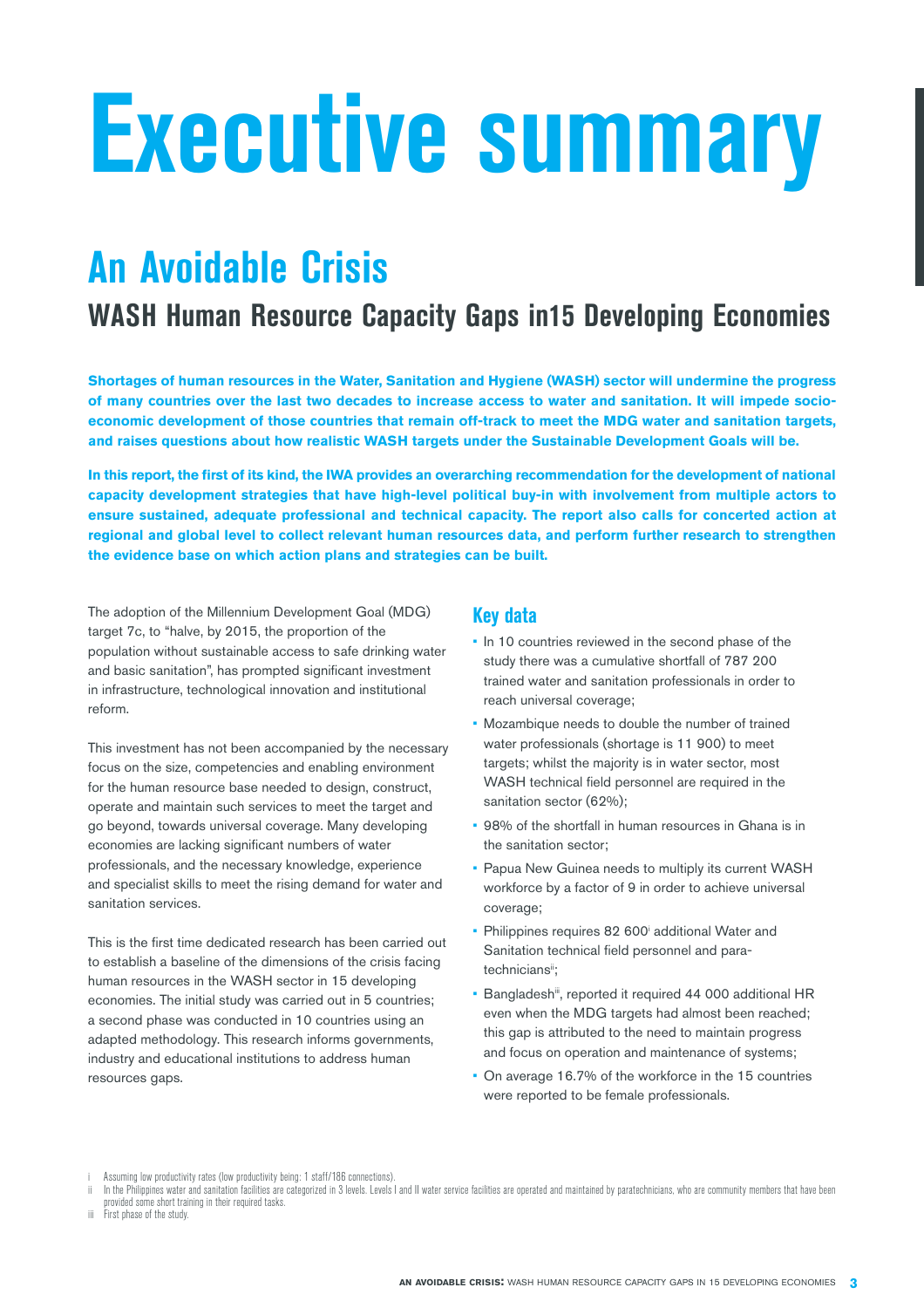## **Key findings**

#### **There are not enough appropriately skilled water professionals to support the attainment of universal access to safe water and sanitation.**

The current availability of data on the human resource demand, capacity, supply and shortages for water and sanitation services, is poor. Without credible evidence to support estimates of the real human resources shortages across all components of water, sanitation and hygiene provision, the WASH sector will not be able to make a business case that will attract sufficient investment.

- **Sanitation services are significantly undermined by a** poor supply of professionals when compared to water services;
- Low levels of access to and inadequate coverage of courses in tertiary education institutes is a significant bottleneck to meeting human resource demands;
- Female professionals are underrepresented, particularly in technical fields. This trend is mostly observed in the public and private sectors, the non-governmental sector has a greater gender balance; the number of female graduates from technical course at universities was also reported to be low;
- Operation and maintenance of water and sanitation systems are chronically neglected, with human resources inadequately allocated;
- **Education and skills development requirements to** operate and maintain specific technologies have not been appropriately assessed; such assessments would greatly benefit the WASH sector;
- The dependence on communities, volunteers and semiskilled workers in rural areas is not sustainable without adequate institutional and operational support from local government and structured, formalised support from the professional sector.

### **Key recommendations**

#### **Investment in human resources has the potential to have multiple benefits across sectors. Investing in WASH human resource development is investing in health, education, economic and social development.**

Water and sanitation are crosscutting issues, affecting nearly all other elements of socio-economic development within developing economies. Investment in, and strengthening of, the human resource base for the delivery of water and sanitation services can alleviate the pressure on human as well as financial resources in other sectors.

- **.** Investment in the WASH sector has an easily perceptible knock-on effect through improved access to drinking water and sanitation. It can also be a magnet attracting and retaining high calibre professionals for the WASH sector:
- Data collection needs to be strengthened and the quality of data needs to be improved to provide compelling evidence for investment in recruitment, education and skill development in the WASH sector;
- More research on the current or projected levels of funding required to support capacity development, either in its totality, from governments or from the donor community is critical;
- **The Sustainable Development Goals must give** consideration to the use of human resource capacity data for WASH as an "enabling environment" indicator;
- Appropriate public policies need to be developed and implemented to support job creation, including investing in skills to support labour supply and enabling private

sector engagement to stimulate an increase in labour demand;

- Incentives to attract newly qualified and skilled personnel and retain experienced personnel within the sector and reverse a professional drain to other sectors are required;
- Developing specific programmes and promoting greater investment to engage and encourage female participation at the educational level and at the professional level could provide a 'quick fix' to human resources shortages, but will require a mind-set shift;
- **.** Improve coordination and cooperation between WASH sector organisations and the education sector to enhance alignment between human resources demand and supply;
- Make technical and vocational training a pivotal element in human resources development in both urban and rural service provision.